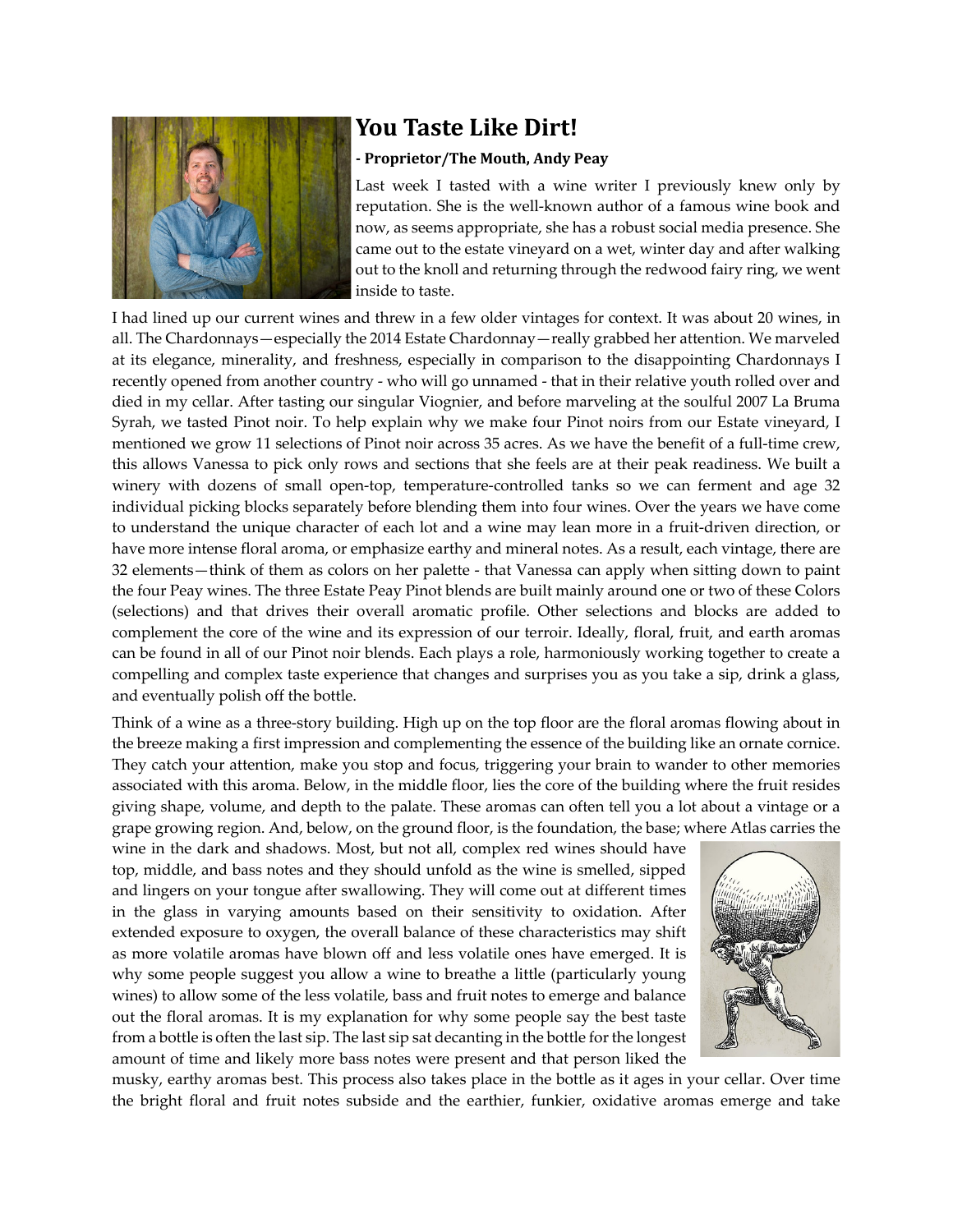precedent. Figuring out whether—or maybe, when—you prefer freshness and fresh fruit power versus earthy and oxidative aromas is part of the journey of wine appreciation. There is no right answer for every person or every wine. It is why I equivocate a little when anyone asks me when they should open one of our wines.

You may rightly ask what I mean when I say a wine is floral, or fruity, or earthy. Specifically, if I say a wine has hints of jasmine or turned dirt aromas, are the compounds in those foods the same ones found in the wine I'm describing? Well, in some cases, yes, they may share a few compounds. Often, they are similar but not exactly the same, but it beats saying every wine smells like fermented grapes and moving on. So, here are quick explanations of what I mean when I use these terms and what role they play in shaping a wine.

**Floral:** Floral aromas tend to be most obvious when smelling a wine in a glass (aromas travel up your

nostrils outside your mouth in a process called orthonasal olfaction). Think rose petals, jasmine, lavender, orange blossom, patchouli (the hippie aroma I credit to whole cluster fermentation that can be a wonderful floral accent when deftly employed, or an aromatic bulldozer when overdone). These—like all aromas—are also sensed as you sip the wine and smell them through retronasal olfaction, at the back of your mouth. They play a very important role giving wine "lift" or "brightness" or "top" notes and convey lightness and high tone elements that dance around the edges of a wine's core. They also tend to be volatile compounds and hence are most evident when you first expose the wine to oxygen by opening a bottle and then pouring and swirling the wine in a glass. And, not surprisingly, they fade relatively quickly in your glass and bottle as oxygen releases them. It is



Floral aroma, wafting about in the clouds

why floral wines and varieties (think Gamay, Dolcetto, or Muscat) are best enjoyed in their youth as once you get to the end of a bottle, or pull the wine from your cellar many years down the road, they may have long left the party leaving little of interest in their wake.

**Fruit:** Oftentimes, fruits are the most obvious aromas in a wine and can dominate the profile of a specific wine, especially when the grapes are grown in a warm climate. You taste them all over your mouth but they are most obvious to me in the smell and also as the first impression at the front and middle of my tongue when I take a sip. I think everyone knows what I mean when I say I smell cherry notes in a wine. But, perhaps, it is only a rough idea. Is it a store-bought cherry or a sun-ripened cherry picked while hanging from a branch in an orchard in June? What variety of cherry, the tart Rainier or the classic sweet Bing? Is the flavor the sugary pulp of the cherry or the tarter, perhaps, more bitter skin? Did you eat it while floating down the Seine on your honeymoon? We all have memories of "cherry" unique to our experience with the fruit. All that aside, we are likely in a similar world when we talk about fruits but there is a wide spectrum of fruit flavors to choose from. For red wines, are they black-colored fruits like cassis, blackberry, and plum or red fruits like cherry and strawberry. Are they tart red fruits like pomegranate, raspberry and apple? For white wines we run the gamut from green fruits (apples, grapefruit) to stone fruits (peaches, apricots and pears) to tropical fruits (bananas, pineapples, guava).

**Earth:** That leaves the bass-noted, earthy aromas. These can be the most fascinating aromas and also the most fraught. If you have ever read one of my tasting notes you know that when describing our Pinot noirs and, specifically the expression of terroir found in our Pinot noirs, I often use the expression "dried pine needle, forest floor". So often, in fact, that my pre-teen kids mocked me on NYE by asking if a glass of sparkling wine in my hand had forest floor qualities. Comedians. It may seem hard to convey earth aromas as, well, we don't eat earth/dirt. But, we do smell it, which is 94% of what we experience when we eat, anyway (the other very important 6% consisting of sensory sensations like bitter, sour, sweet, salty, and umami and don't forget textural elements like astringency, weight, etc.) My specific taste memory is when